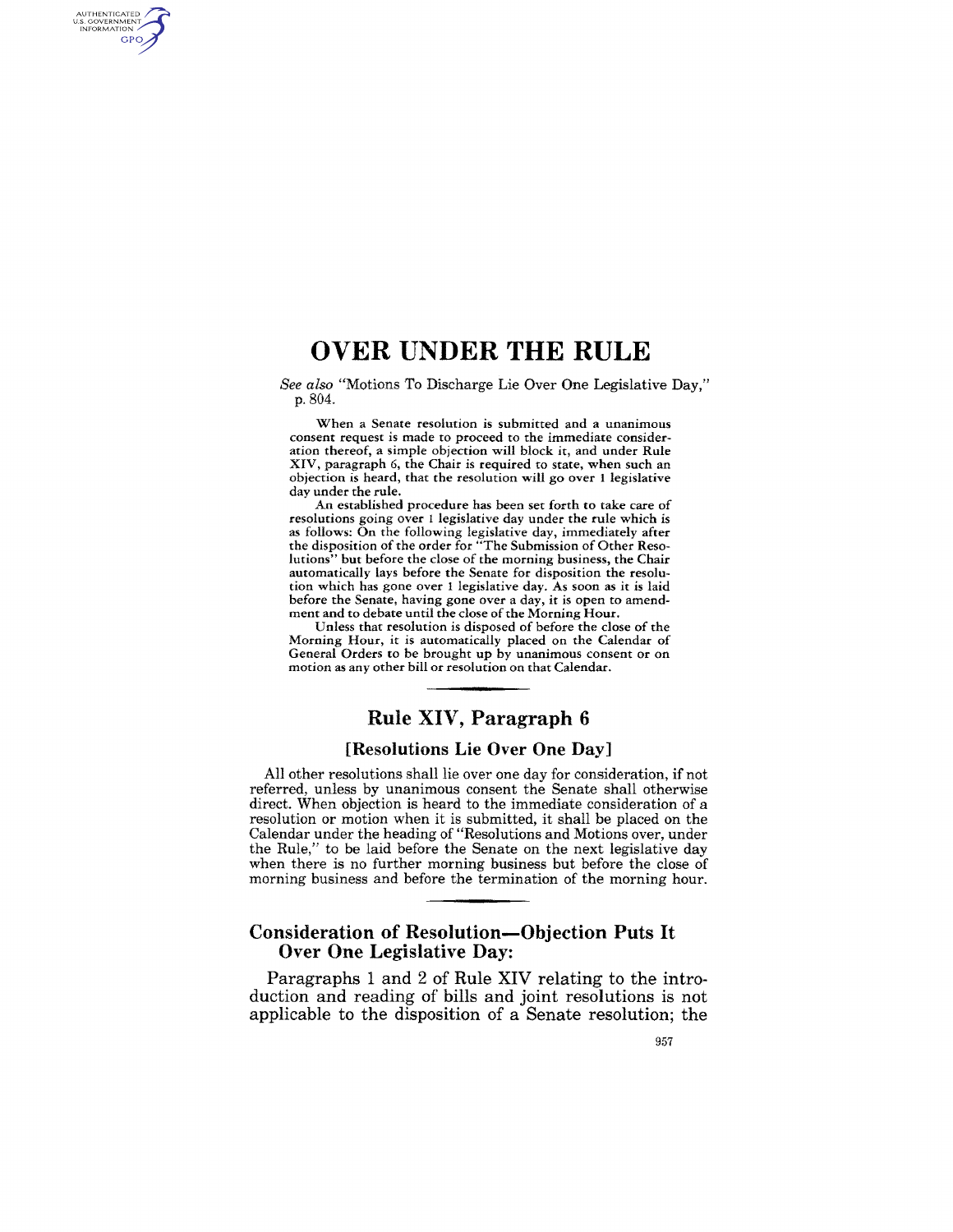procedure on such a resolution is governed by paragraph  $6$  of the rule.<sup>1</sup>

If objection is heard to the immediate consideration of a resolution when it is submitted, it will be ordered to lie over 1 legislative day as opposed to a calendar day under Rule  $XIV$ ; <sup>2</sup> this rule is applicable to concurrent resolutions also. <sup>3</sup>

When a simple resolution is submitted and its immediate consideration is requested, a single objection places it over under the rule and it will appear the next day on the Calendar in that section entitled: "Resolutions and Motions Over Under the Rule." 4

When a resolution is submitted and its immediate consideration is requested, a single objection puts it over under Rule XIV, paragraph 6, and the resolution will be automatically laid down by the Chair on the following legislative day at the end of the morning business before morning business is closed,<sup>5</sup> but would not come down if the Senate recessed instead of adjourned. 6

A motion to take up a resolution is not in order on the same legislative day it is submitted.<sup>7</sup> Where an objection has been made to the consideration of a resolution at the time of its introduction, and it has been ordered to lie over 1 day under the rule, a motion to proceed to its consideration notwithstanding the objection in that same legislative day, is not in order; 8 a motion to refer a resolution in such a case is not in order.<sup>9</sup>

In 1927, it was held that a resolution coming over from a previous day, having been debated and placed upon the

<sup>&</sup>lt;sup>1</sup> Jan. 14, 1963, 88-1, *Record*, pp. 181-82.<br>
<sup>2</sup> See Rule XIV, par. 6; Sept. 29, 1976, 94-2, *Record*, pp. 33328-29; Feb. 19, 1861, 36-2, *Record*, p. 1015; Jan. 11, 1967, 90-1, *Record*, p. 103; Nov. 25, 1970, 91-2,

<sup>4</sup>*See* Apr. 19, 1972, 92-2, *Record,* p. 13368; Aug. 31, 1966, 89-2, *Record,* pp. 21442-44. 5 May 5, 1972, 92-2, *Record,* pp. 16036-54; May 8, 1972, 92-2, *Record,* pp. 16136-4i;

Oct. 11, 1973, 93-1, *Record*, pp. 33792-95.<br>
<sup>6</sup> See Apr. 19, 1972, 92-2, *Record*, p. 13868; Sept. 19 and 20, 1972, *Record*, p. 31510.<br>
<sup>7</sup> Feb. 14, 1935, 74-1, *Journal*, p. 119, *Record*, p. 1933; see also Apr. 17 and

<sup>9</sup> Feb. 26, 1912, 62-2, *Record,* pp. 2343-45.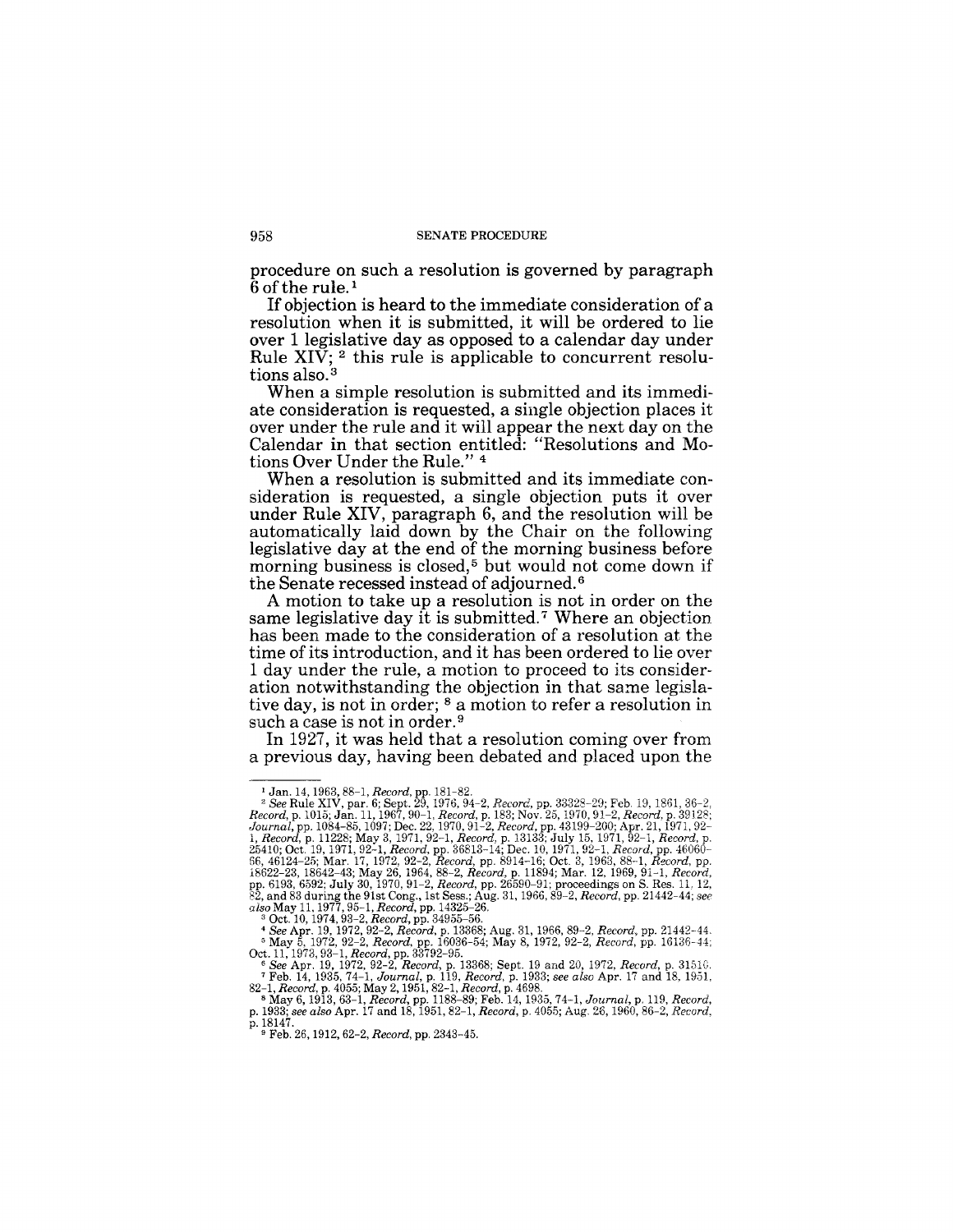Calendar at the end of the Morning Hour, could not be considered on motion on that day inasmuch as it was not a motion specifically provided for under Rule XXII.<sup>10</sup>

A motion to take up a resolution submitted on a previous calendar day, but in the same legislative day, is not in order.<sup>11</sup>

A Senate resolution, to the consideration of which an objection is made when submitted, will lie over 1 legislative day under the rule 12 to be laid before the Senate at the next Morning Hour thereafter. 13

During the consideration in executive session of a resolution relating to the World Court, a motion to adopt a resolution, submitted on the same legislative day, calling on the Secretary of State for certain related documents, was conceded to be out of order. 14

#### **Consideration of Resolution Over Under the Rule:**

Resolutions coming over from a preceding legislative day, or which have gone over a legislative day, are automatically laid before the Senate (on the next legislative day) by the Chair for consideration, following the order of submission of other resolutions, or at the end of the routine morning business, but before the close of the Morning Hour,<sup>15</sup> as a part of the morning business,<sup>16</sup> and morning business is not closed until such resolutions are disposed of 17 or unless otherwise disposed of 18 (or until the end of the Morning Hour).

A resolution laid before the Senate as coming over from a preceding day is debatable, and, if not disposed of at the end of the Morning Hour, is placed on the Calendar.19

<sup>&</sup>lt;sup>10</sup> Feb. 1, 1927, 69*–2, Journal,* p. 128, *Record,* pp. 2666–74.<br><sup>11</sup> Jan. 22 and 23, 1926, 69–1*, Journal,* p. 104.<br><sup>12</sup> *See* Dec. 15, 1932, 72–2, *Record*, p. 502.<br><sup>13</sup> *See* June 25, 1930, 71–2, *Record*, p. 11648; F

<sup>14</sup> Jan. 23, 1926, 69–1, Record, p. 2658.<br><sup>15</sup> Jan. 23, 1926, 69–1, Record, p. 2658.<br><sup>15</sup> Oct. 20, 1971, 92–1, Record, p. 36938; Nov. 25, 1970, 91–2, Record, p. 39128; Journal,

p. 1097.<br>
<sup>18</sup> Nov. 16, 1921, 67-1, Journal, p. 337, Record, pp. 7746, 7779; Feb. 9, 1895, 53-3,<br>
Record, p. 1975; Feb. 16, 1888, 50-1, Record, p. 1254; see also Apr. 22, 1971, 92-1, Record.<br>
pp. 11501-02; Jan. 5, 1916, 64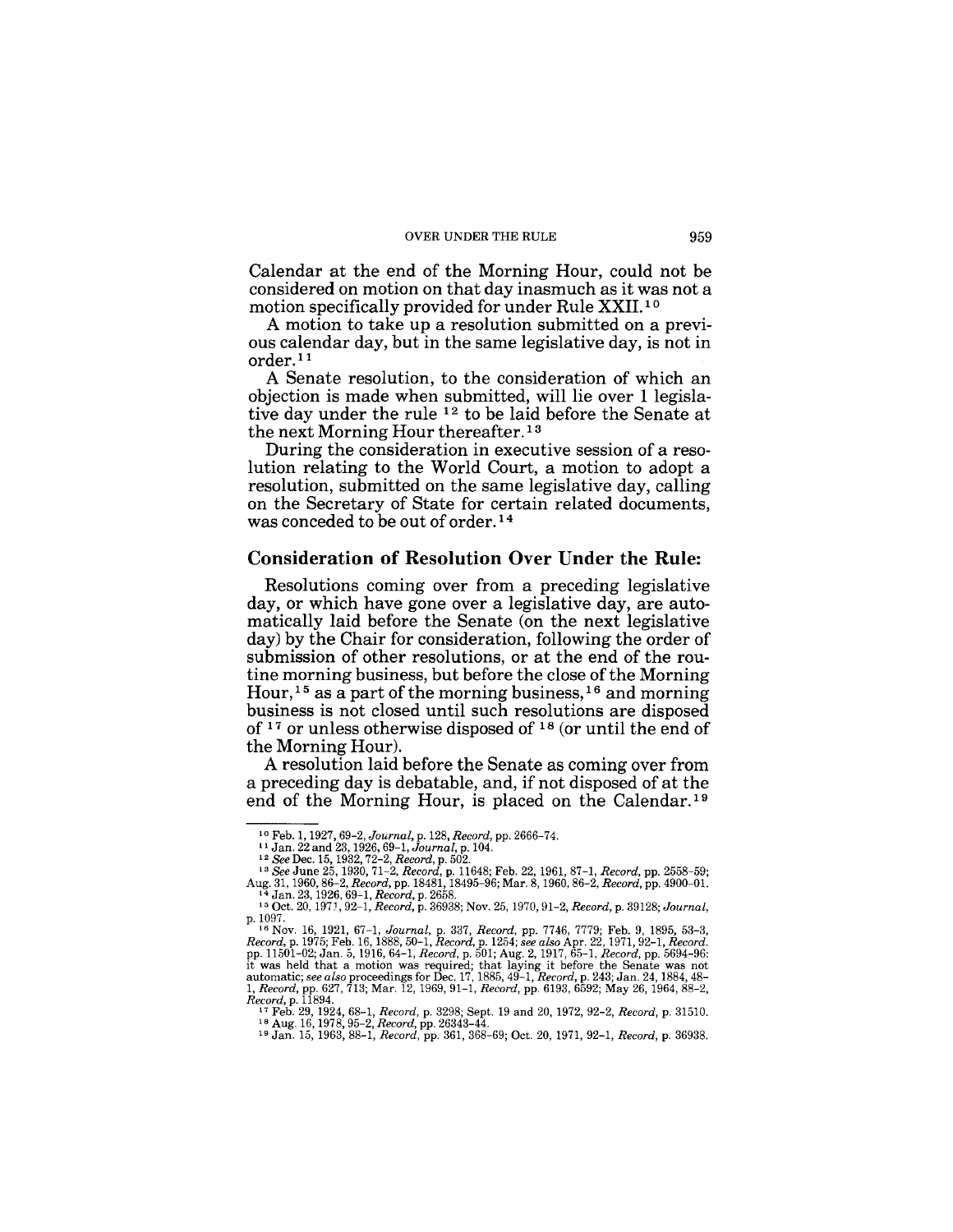#### 960 SENATE PROCEDURE

Resolutions which go over 1 day under the rule will be laid before the Senate in the order in which they were submitted.<sup>20</sup>

A resolution coming over from a preceding day which has not been reached in its regular order, because of a proposed executive session of the Senate, goes over from day to day until reached in the regular order of morning business, retaining its place. <sup>21</sup>

A resolution coming over from a previous day, when laid before the Senate, may go over, or be passed over without prejudice until the next Morning Hour, only by a majority vote or by unanimous consent; 22 it is not required, upon the request of a Senator, to lie over for another day. 2 3

In one instance, a resolution under consideration, when the death of a Senator was announced and the Senate adjourned, was again laid before the Senate in the next Morning Hour and its consideration proceeded with. 24

In the case of a report of an investigation ordered by the Senate, with an accompanying motion, in the nature of a resolution, to agree to the report, the Presiding Officer, after it had lain over for a day under the rule, held that the report must be before the Senate before the motion to agree thereto would be in order.<sup>25</sup>

Such a resolution which has laid over a day may be considered without going over another day, and is not subject to further objection when laid before the Senate, but under the practice of the Senate, is entitled to consideration 26 without going over for another day under the rule. 27 Actually, at that stage the resolution is before the Senate for consideration. <sup>28</sup>

A resolution coming over under the rule from a previous legislative day, which has been laid before the Senate, but which is not completed prior to the expiration of the Morning Hour, that is, 2 hours after the Senate convenes,

<sup>&</sup>lt;sup>20</sup> *See* Jan. 3, 1961, 87–1, *Record*, p. 16.<br><sup>21</sup> Apr. 4, 1914, 63–2, *Record*, p. 6226.<br><sup>22</sup> Jan. 12, 1942, 77–2, *Record*, p. 246; Feb. 18, 1933, 72–2, *Record*, p. 4381.<br><sup>23</sup> June 4, 1929, 71–1, *Record*, p. 2313.

<sup>&</sup>lt;sup>24</sup> Feb. 25 and 26, 1926, 68–2, *Record*, pp. 4680, 4684.<br><sup>25</sup> Feb. 15, 16, and 26, 1926, 69–1, Jou*rnal*, p. 193, *Record*, pp. 3962, 4052–54, 4621.<br><sup>26</sup> Mar. 17, 1913, 63—Special Session, *Record*, p. 27; *see also* Feb

*Record, p.* 897. **27.** 27; June 4, 1929, 71-1, *Record, p.* <sup>27</sup> Mar. 17, 1913, 63-Special Session, *Record, p.* 27; June 4, 1929, 71-1, *Record, p.* 2313.

<sup>28</sup>Feb. 24, 1927, 69-2, *Record,* pp. 4643, 4650; Jan. 23, 1928,70-1, *Record,* p. 1858; Nov. *16,1937,75-2, Record,* pp. 27-28.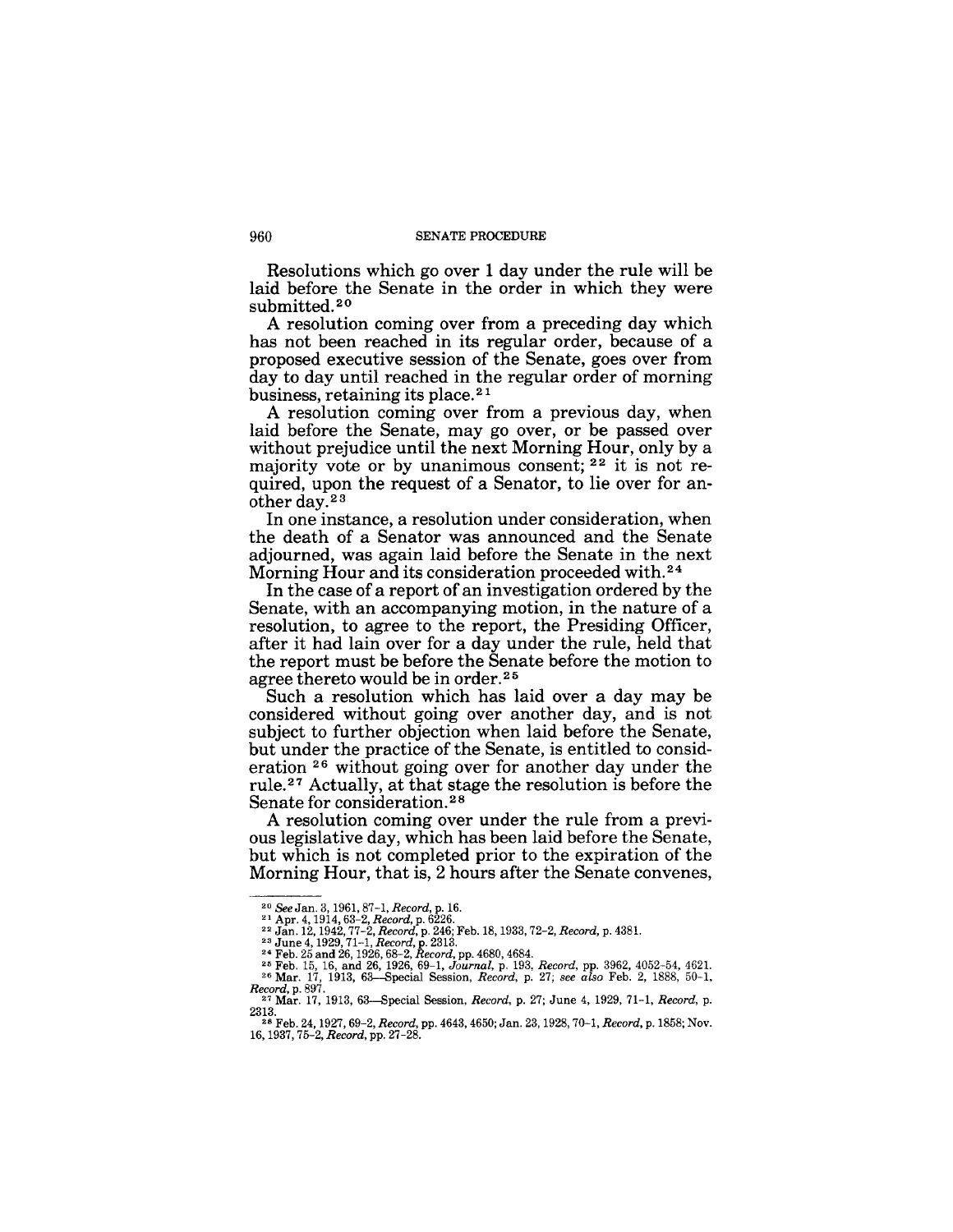**is placed on the Calendar,29 to be brought up on motion,30 even though there be no unfinished business; 31 and is not again laid before the Senate as coming over from a precedingday.32** 

**The Senate may continue with the resolution after the**  expiration of 2 hours on motion,<sup>33</sup> which is debatable.

**A resolution laid before the Senate as coming over from a previous legislative day and displaced on motion prior to the expiration of the Morning Hour, is placed on the Calendar and not again laid before the Senate. 34** 

If and when such a resolution thus placed on the Calen**dar is next considered, a motion made during its previous consideration to refer it to a committee with instructions will be the pending question. 35** 

**Such a resolution thus placed on the Calendar can be brought up on motion like all other measures on the Calendar.** *See* **"Consideration, Question of," pp. 655-682.** 

#### **Consideration Displaced by Taking Up Another Bill:**

**After a resolution or motion coming over under the rule has been laid before the Senate before the close of the Morning Hour, but after the expiration of the morning business, a motion to take up another bill which would displace the resolution, which is not debatable, is in order** 

<sup>29</sup> Under Rule VIII, Apr. 22, 1971, 92-1, *Record,* pp. 11501-02; July 24, 1911, 62-1, *Record,* p. 3188; Feb. 16, 1888, 50-1, *Record,* p. 1254; Jan. 21, 1884, 48-1, *Record,* p. 520; June 10, 1952, 82–2, Record, pp. 6899-6900, 6904; May 2, 1951, 82–1, Record, p. 4713; Oct.<br>17, 1949, 81–1, Record, p. 14720; July 16, 1947, 80–1, Record, p. 9009; Feb. 15, 1943, 78–1,<br>Record, p. 916; Nov. 17, 1941, 77–1, R

*also* Nov. 17, 1941, 77-1, *Record,* p. 8922. 34 Apr. 26 and 27, 1894, 53-2, *Record,* pp. 4106,4152; *see also* Feb. 7, 1895,53-3, *Record,* p. 1885.

*Record, p. 1885.*<br><sup>35</sup> Oct. 17, 1949, 81-1, *Record, p. 14720.*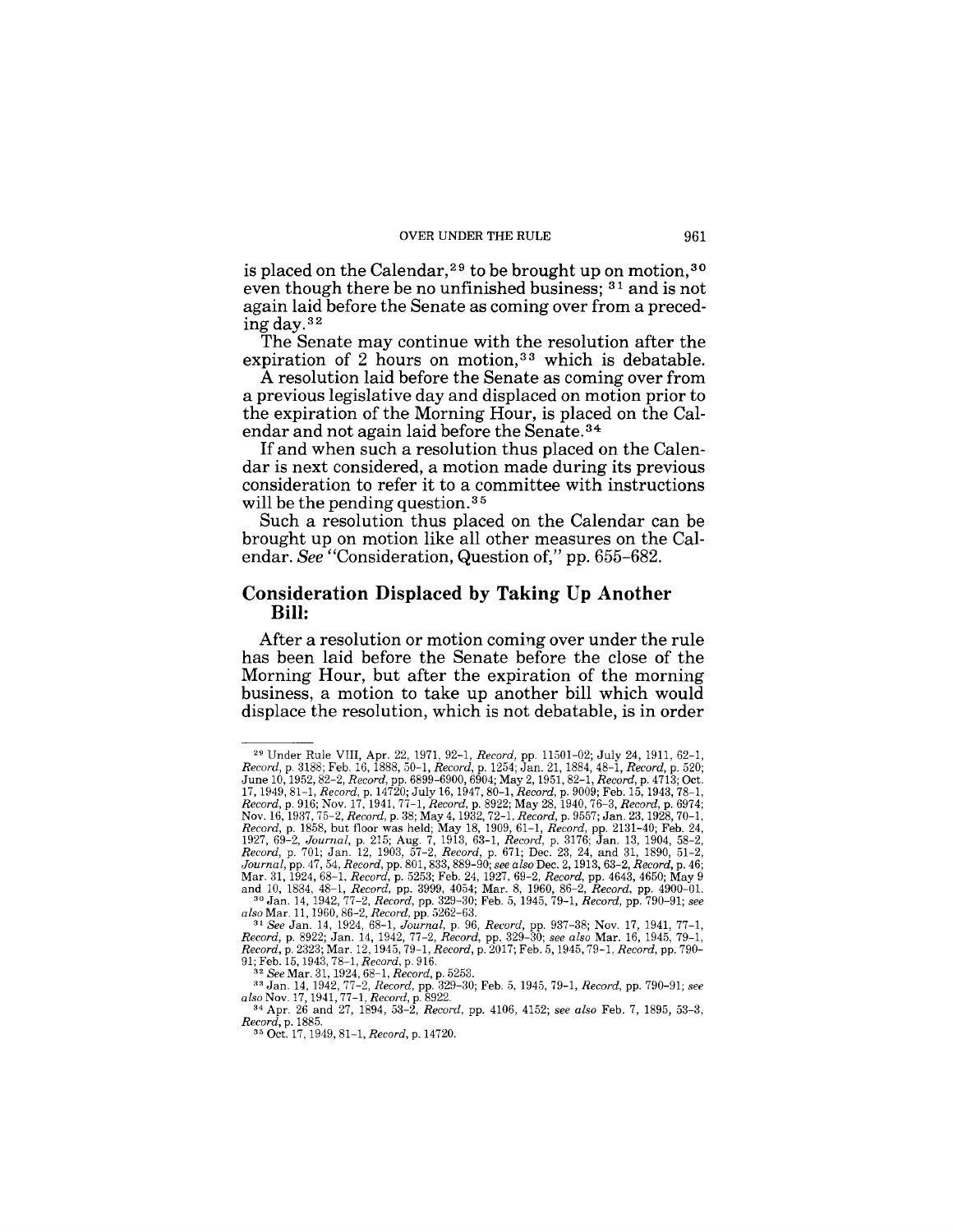#### 962 SENATE PROCEDURE

and if agreed to, the resolution coming over under the rule would go to the Calendar. 3 6

### Consideration of Resolutions Under Unanimous Consent or on Motion:

Such resolutions do not go over under the rule since an objection is not made to their consideration when submitted. For procedure of such consideration, *see* "Consideration of," pp. 1204-1205.

#### Contingent Expenditures Resolutions:

*See* "Investigations and Inquiries," pp. 881-890.

## "Day," Legislative, Definition of:

*See* "'Day' as Used in 'Over Under the Rule'," p. 713.

#### Debate of, Over Under the Rule Procedure:

*See* "Over Under the Rule, Debate of," p. 764.

### Displaced on Motion and Placed on Calendar:

A resolution laid before the Senate as coming over from a previous legislative day and displaced by an affirmative vote to proceed to the consideration of a bill prior to the expiration of the Morning Hour, is placed on the Calendar 37 and not again laid before the Senate. <sup>38</sup>

#### Modification of Such Resolution:

The mover of such a resolution has a right to modify it until action has been taken thereon. 39

### Motions Out of Order:

*See* "Resolutions Required To Go Over Under the Rule," pp. 965- 966.

<sup>&</sup>lt;sup>36</sup> Aug. 16, 1978, 95–2, *Record*, pp. 26343-44.<br><sup>37</sup> See Feb. 7, 1895, 53–3, *Record*, p. 1885.<br><sup>38</sup> Apr. 26 and 27, 1894, 53–2, *Record,* pp. 4106, 4152.<br><sup>39</sup> Mar. 17, 1913, 63—Special Session, *Record*, p. 27; Apr. 22,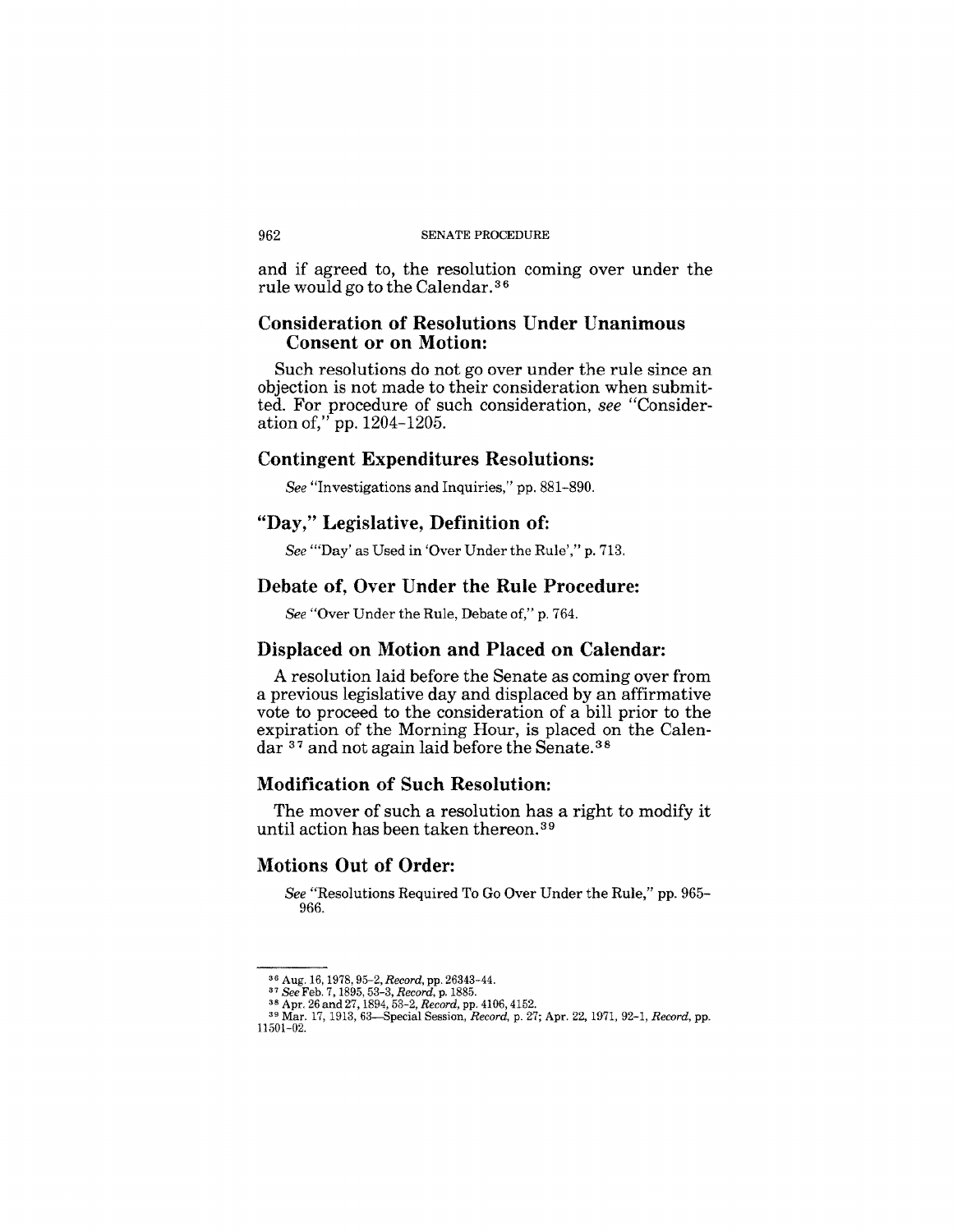### **Postpone:**

A resolution coming over from a previous legislative day, if postponed to a day certain, will be laid before the Senate when that time arrives. 40

A resolution coming over under the rule on July 21, 1975, was postponed until September 15. <sup>41</sup>

### **Precedence of Business:**

A resolution laid before the Senate as coming over from a previous legislative day is a part of routine morning business, and has precedence over an order for a call of the Calendar for unobjected-to bills after the completion of the routine morning business. 42

#### **Reference of:**

A resolution submitted and its immediate consideration not requested will be appropriately referred. 43

A resolution coming over from a previous legislative day, under the rule, when subsequently laid before the Senate for consideration, is not automatically referred to a committee. 44

A motion to refer a resolution which has been laid before the Senate after having lain over a day under the rule is in order,45 and takes precedence over a motion to agree thereto.<sup>46</sup>

A motion to refer a resolution on the day submitted, cannot be entertained, when objection has been made under the rule to its consideration. 47

#### **Reported Resolutions Go to Calendar:**

A report of a committee on a bill or resolution, or a reported resolution itself, upon objection being made to

<sup>40</sup>*See* Feb. 15, 1943, 78-1, *Record,* p. 909.

<sup>&</sup>lt;sup>41</sup> July 21, 1975, 94–1, *Record*, pp. 23736–37.<br><sup>42</sup> May 28, 1940, 76–3, *Record*, pp. 6960, 6963–64.<br><sup>43</sup> *See* July 30, 1970, 91–2, *Record*, pp. 26590–91.<br><sup>44</sup> Feb. 8, 1949, 81–1, *Record*, p. 941.<br><sup>45</sup> June 4, 1929, 2558-59.

*<sup>46</sup> See* Mar. 8,1960,86-2, *Record,* pp. 4900-0l. 47 June 7,1888,50-1, *Journal,* p. 940, *Record,* pp. 4978-88; Feb. 26,1912,62-2, *Record,*  pp. 2343-45.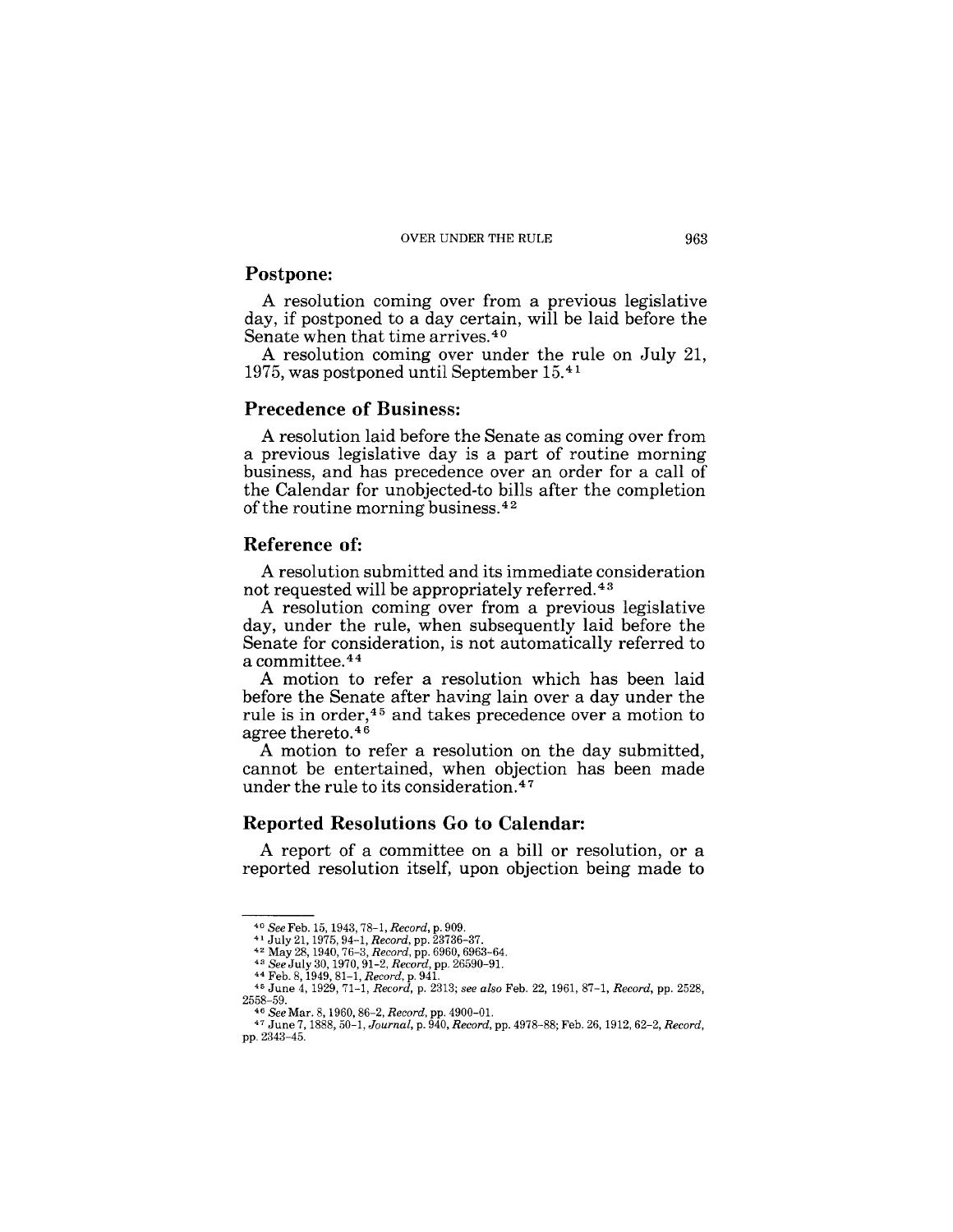its consideration, does not lie over 1 day under the rule, but is placed upon the Calendar.48

An original Senate resolution reported by a committee is placed upon the Calendar, and does not go "Over Under the Rule,"<sup>49</sup> even though it must lie over  $\tilde{1}$  legislative day on objection before a motion to consider would be in order.

Such a resolution when reported, under Rule XVII, shall lie over 1 day for consideration, if objection is made to its consideration on the same legislative day it is reported. A resolution reported from a committee, where its consideration is objected to, is placed upon the Calendar like any other committee report, and is not subsequently laid before the Senate as a resolution coming over from a preceding day. 50

### **Resolutions and Matters Not Required To Lie Over Under the Rule:**

The following matters are not required to lie "Over Under the Rule<sup>7</sup> for 1 legislative day:

(1) A bill or joint resolution reported from a committee, upon objection being made to its consideration; 51

(2) A joint resolution which has been ordered to lie over a day, on request, after the second reading, and which is not subsequently laid before the Senate as a resolution going over under the rule, but a motion is required to proceed to its consideration; 52

(3) A concurrent resolution of the House of Representatives providing for a joint session of the two Houses for the purpose of receiving a communication from the President of the United States, which presents a question of high privilege; 53

(4) A resolution denying a Senator-elect a seat in the Senate which is a matter of the highest privilege;  $54$ 

(5) A resolution instructing the Secretary of the Senate to return to the President of the United States a treaty to which the Senate had failed to advise and consent; <sup>55</sup>

<sup>48</sup> JUly 27,1916,64-1, *Journal,* p. 532, *Record,* p. 11687; May 16,1918,65-2, *Record,* p. 6579-80; Feb. 20, 1885,48-2, *Record,* p. 1932; Jan. 22, 1901, 56-2, *Record,* p. 1287, *see also*  6579–80; Feb. 20, 1885, 48–2, Record, p. 1932; Jan. 22, 1901, 5<br>
Mar. 1, 1917, 64–2, Record, p. 4565.<br>
<sup>49</sup> See May 23, 1929, 71-1, Journal, p. 74, Record, p. 1792.<br>
<sup>49</sup> See May 23, 1929, 71-1, Journal, p. 74, Record, p.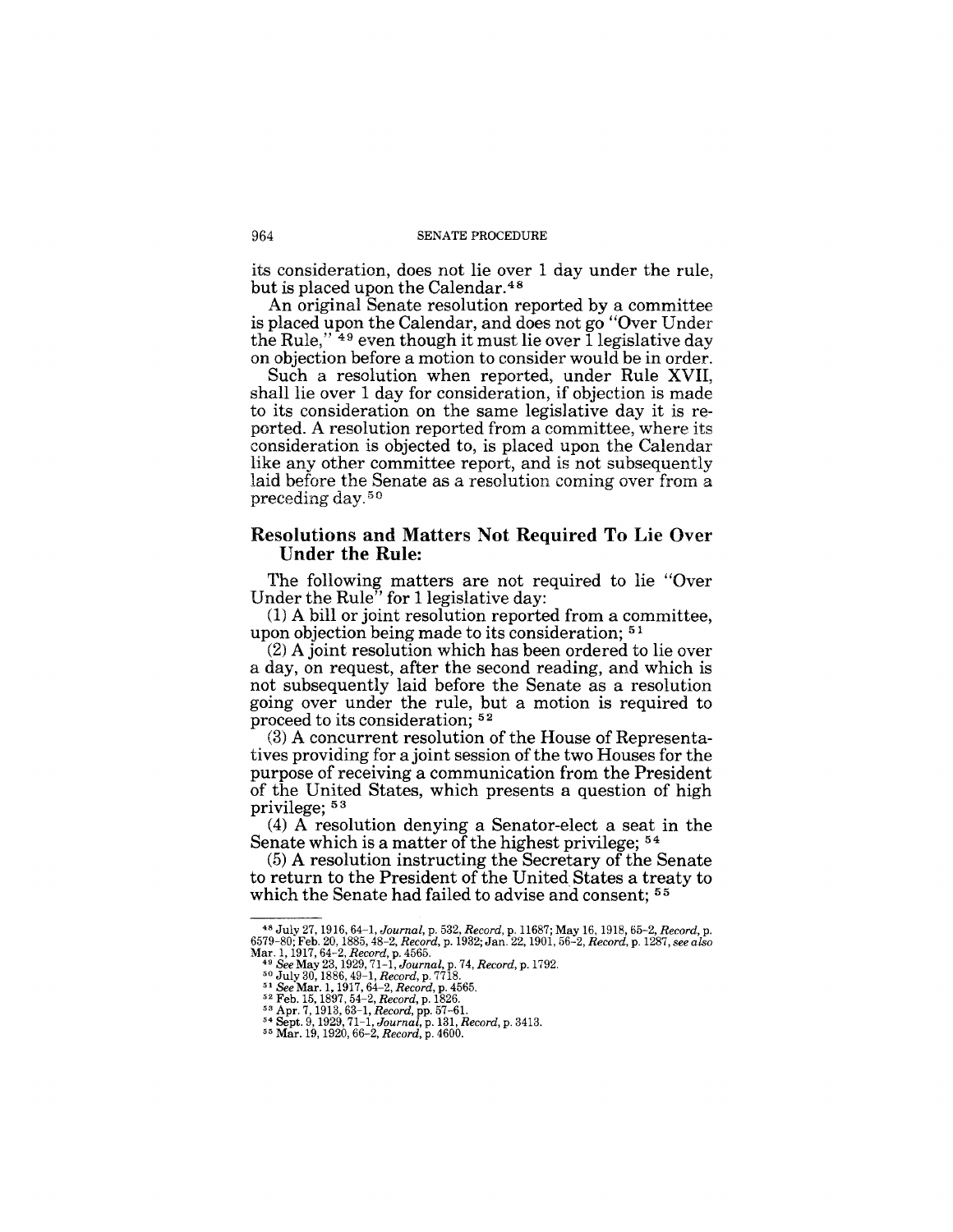#### OVER UNDER THE RULE 965

 $(6)$  A motion to make a bill a special order;  $56$ 

(7) A committee report on a contested election case, which is privileged and does not have to lie over a day; <sup>57</sup>

(8) A resolution to administer the oath to a Senatorelect is a privileged matter and does not have to lie over 1 day under the rule for consideration.<sup>58</sup>

A bill or joint resolution reported from a committee, upon objection being made to its consideration, is placed upon the Calendar instead of lying over a day under the rule; 59 nor does it lie upon the table. 60

#### Resolutions Ordered To Lie on Table:

*See* "Lie on Table," pp. 910-911.

### Resolutions Required To Go Over Under the Rule:

*See also* "Resolutions," pp.1202-1213.

If objection is heard to the consideration of a resolution of the following nature, or under the following conditions, when submitted, it will go over a legislative day under the rule to come up at the next Morning Hour thereafter:

1. Any Senate resolution, not privileged,61 to which objection is heard to its consideration during the same legislative day submitted; <sup>62</sup>

2. Any nonprivileged resolution submitted on a previous Calendar day, but in the same legislative day; 63

3. A resolution submitted by unanimous consent during a call of the Calendar, upon a demand for the regular order: 64

4. An investigation of charges against a Senator-elect who has presented himself to be sworn in; <sup>65</sup>

5. To print a committee report in the *Congressional Record*, which is in the nature of a resolution; <sup>66</sup>

<sup>&</sup>lt;sup>56</sup> See June 28, 1921, 67-1, *Record*, p. 3155.<br><sup>57</sup> Dec. 5, 1929, 71–2, *Journal*, p. 26; *see also* Mar. 31, 1939, 76–1, *Record*, p. 3611.<br><sup>58</sup> Oct. 17, 1877, 45–1, *Journal*, pp. 16–17.<br><sup>58</sup> See Mar. 1, 1917, 64–2, *R* 

<sup>60</sup>JUly 27 and 29,1916,64-1, *Journal,* p. 532, *Record,* pp. 11687, 11770. *61 See* resolutions not required to lie over under the rule in the preceding section of

this chapter.<br>
"2 Dec. 15, 1932, 72-2, Record, p. 502; Feb. 14, 1935, 74-1, Journal, p. 119; Feb. 21,<br>
1950, 81-2, Record, p. 2067; Feb. 26, 1912, 62-2, Record, pp. 2343-45; see also Apr. 17 and<br>
18, 1951, 82-1, Record, p.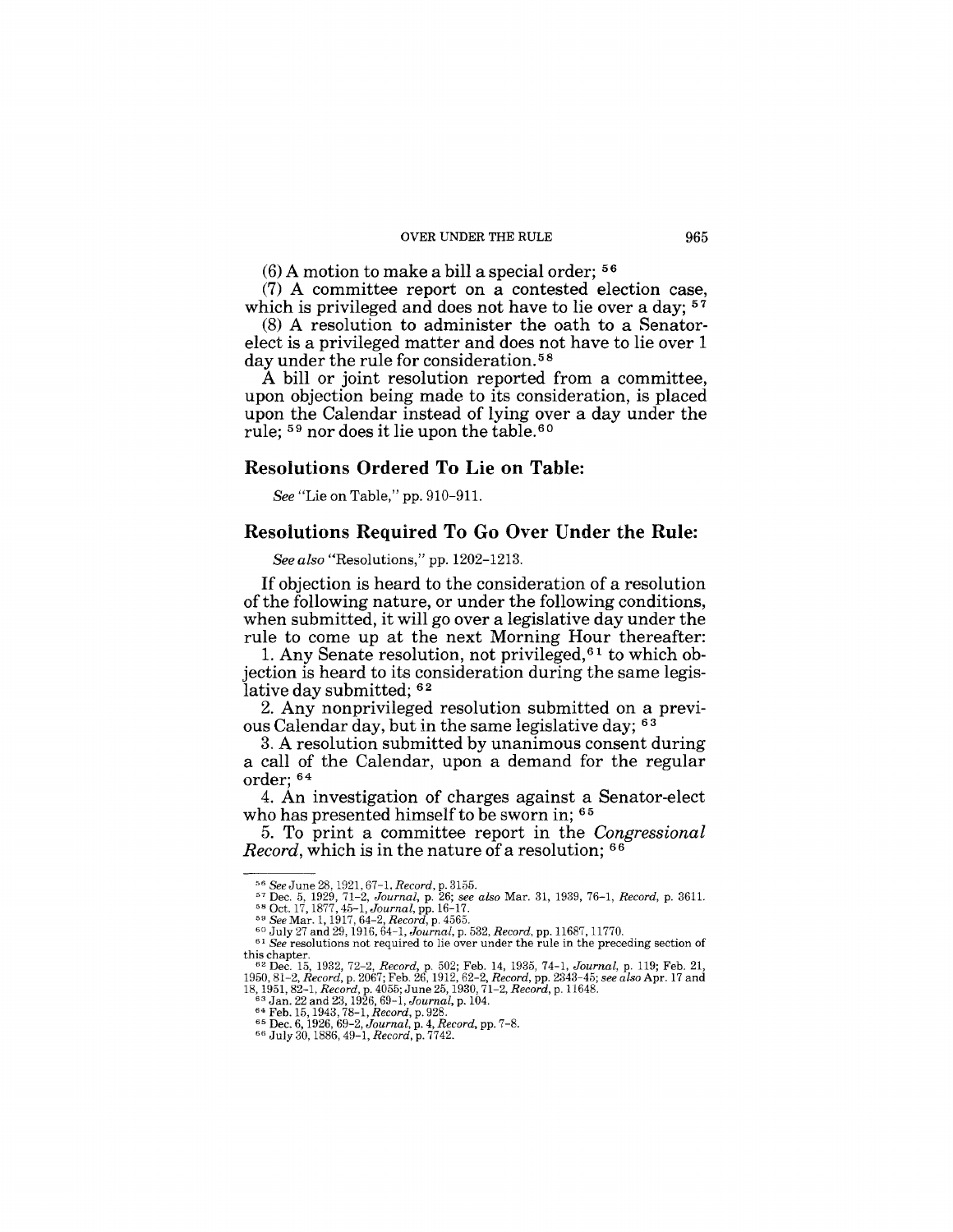#### 966 SENATE PROCEDURE

6. Requesting Senate conferees to inform the Senate as to progress in reaching an agreement with House conferees on a revenue bill, a non privileged resolution;  $67$ 

7. To discharge a committee from the consideration of a nomination; 68

8. To extend the time in which a committee was required to submit a report being in the nature of a resolution;  $69$ 

9. A Senator-elect having appeared for the purpose of taking the oath of office, a resolution authorizing the administration of the oath to him and directing an investigation of certain charges made against him; 70

10. To appoint a special committee to investigate aspects of lobbying, with authority to hold hearings;  $7<sup>1</sup>$ 

11, To investigate certain functions and activities of the United States Tariff Commission; <sup>72</sup>

12. An order submitted during the consideration of a bill requiring the names of certain Senators who declined to answer on a quorum call, and who were still in the Chamber, to be recorded as showing their presence, which was held to be in the nature of a resolution; 73

13. In 1922, upon objection, the report of a committee on an amendment of the House of Representatives to a Senate amendment to a general appropriation bill; 74 and

14. A concurrent resolution providing for a joint congressional investigation having been modified by changing it to a simple resolution for an investigation by a Senate committee, and eliminating a provision for expense, the Presiding Officer held it was in the nature of a new resolution and must lie over a day on objection.<sup>75</sup>

Resolutions requiring the President of the Senate to withhold certifications until further action by the Senate, and providing for the arrest of such witnesses and their appearance before the bar of the Senate for contempt were held not to be privileged, and no action was taken by the Senate thereon. 7 6

<sup>&</sup>lt;sup>67</sup> Aug. 10, 1894, 53–2, *Record*, p. 8363.<br><sup>68</sup> June 7, 1934, 73–2, *Record*, p. 10706; Dec. 20, 1872, 42–3, Journal, p. 98.<br><sup>69</sup> June 5, 1913, 63–1, *Record*, p. 1900.<br><sup>69</sup> June 5, 1913, 63–1, *Record*, p. 4, *Record*,

<sup>&</sup>lt;sup>75</sup> Aug. 5, 1892, 52-1, Journal, pp. 423–24, Record, pp. 7070–71.<br><sup>76</sup> May 17, 1894, 53–2, Journal, p. 197, Record, pp. 4848–51; May 29, 1894, 53–2,<br>Journal, pp. 214–16, Record, pp. 5450–69.